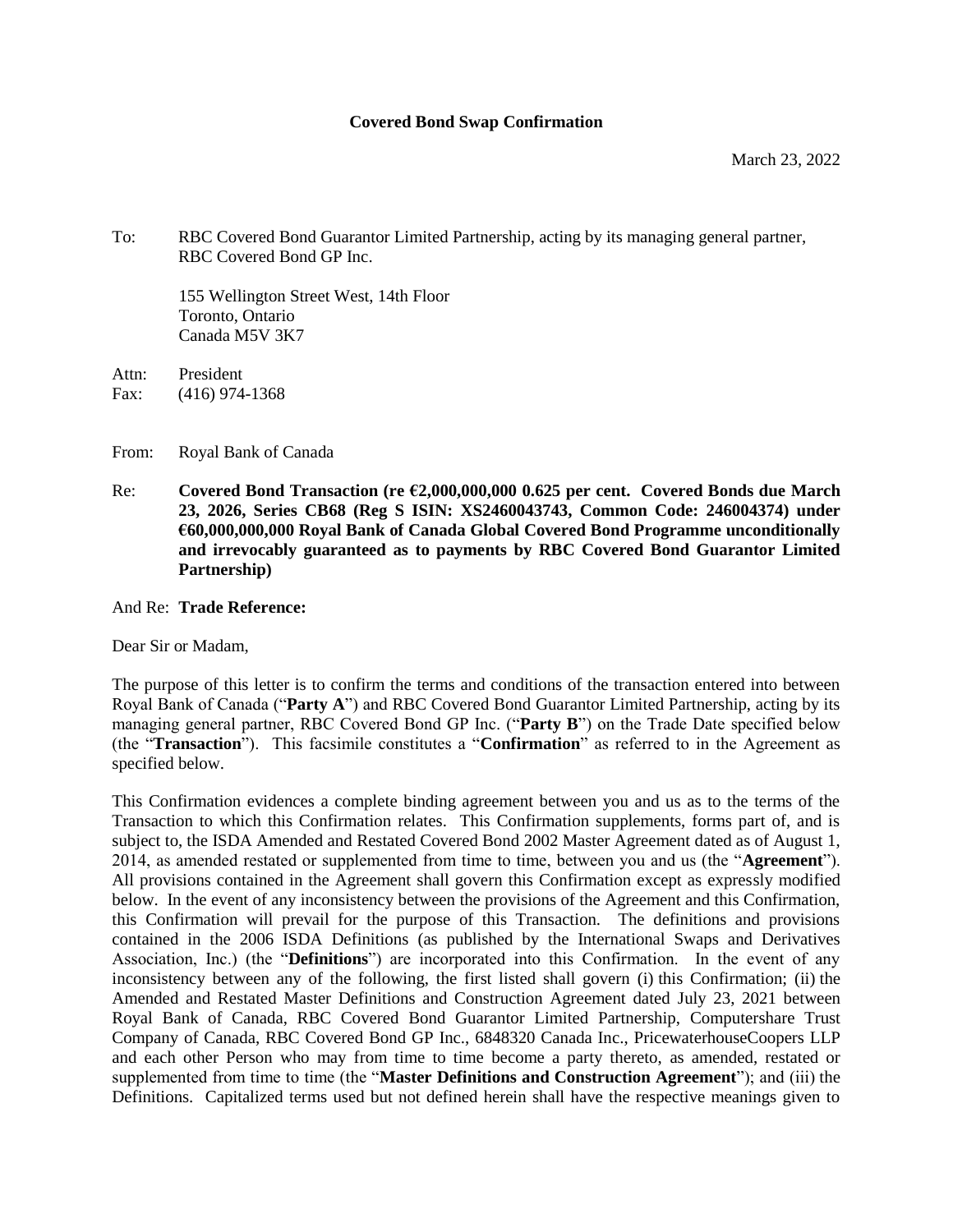them in the Master Definitions and Construction Agreement. For the purposes of the Definitions, references herein to a "Transaction" shall be deemed to be references to a "Swap Transaction".

The terms of the particular Transaction to which this Confirmation relates are as follows:

| Trade Date:              |     | March 15, 2022.                                                                                                                                                                                                                                                                                                                                                                                                                                                                                                                                                 |
|--------------------------|-----|-----------------------------------------------------------------------------------------------------------------------------------------------------------------------------------------------------------------------------------------------------------------------------------------------------------------------------------------------------------------------------------------------------------------------------------------------------------------------------------------------------------------------------------------------------------------|
| <b>Effective Date:</b>   |     | The later of:                                                                                                                                                                                                                                                                                                                                                                                                                                                                                                                                                   |
|                          | (a) | the Issue Date for Series CB68; and                                                                                                                                                                                                                                                                                                                                                                                                                                                                                                                             |
|                          | (b) | the earlier of:                                                                                                                                                                                                                                                                                                                                                                                                                                                                                                                                                 |
|                          |     | (i) the Covered Bond Guarantee Activation Event<br>Date;                                                                                                                                                                                                                                                                                                                                                                                                                                                                                                        |
|                          |     | (ii) a Trigger Event Date; and                                                                                                                                                                                                                                                                                                                                                                                                                                                                                                                                  |
|                          |     | (iii) an <i>impending</i> or <i>actual insolvency</i> on the part of<br>the Issuer that constitutes an Issuer Event of Default<br>pursuant to Condition 7.1(f).                                                                                                                                                                                                                                                                                                                                                                                                 |
| <b>Termination Date:</b> |     | The earlier of:                                                                                                                                                                                                                                                                                                                                                                                                                                                                                                                                                 |
|                          | (a) | the Final Maturity Date for (or, if earlier, the date of<br>redemption in whole, but not in part, of) Series CB68<br>or, if Party B notifies Party A prior to such Final<br>Maturity Date of its inability to pay in full<br>Guaranteed Amounts corresponding to the Final<br>Redemption Amount for Series CB68, the final date<br>on which an amount representing the Final<br>Redemption Amount for Series CB68 is paid (but in<br>any event, not later than the Extended Due for<br>Payment Date for Series CB68) (the "Scheduled<br>Termination Date"); and |
|                          | (b) | the date designated therefor by the Bond Trustee and<br>notified to Party A and Party B for purposes of<br>realizing the Security in accordance with the Security<br>Agreement and distributing the proceeds therefrom in<br>accordance with the Post-Enforcement Priority of<br>Payments following the enforcement of the Security<br>pursuant to Condition 7.3 as may be modified by the<br>Final Terms for Series CB68.                                                                                                                                      |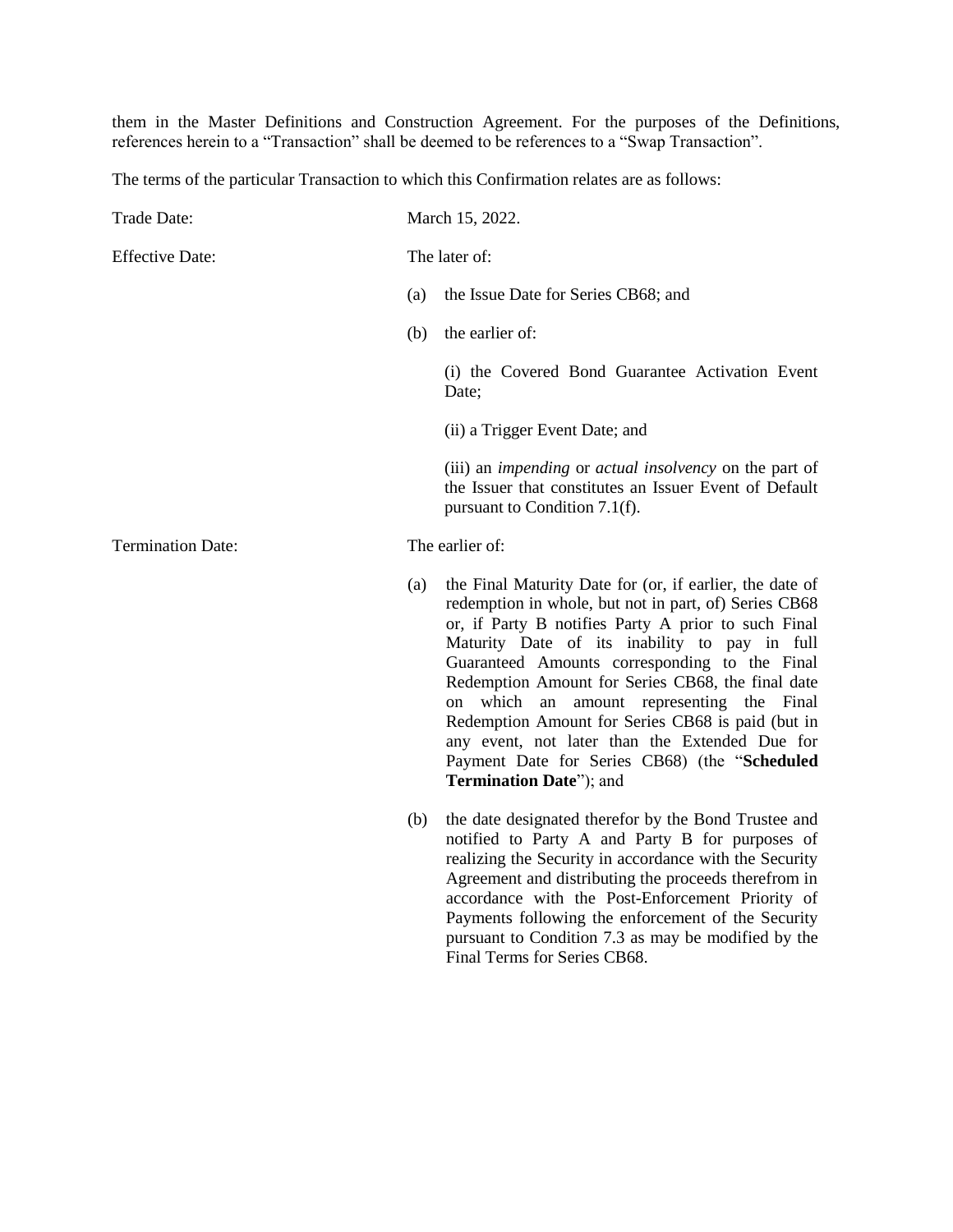Currency Swap Transaction Exchange Rate:

**Party B Amounts**

| Floating Rate Payer:                    | Party B.                                                                                                                                                                                                                                                                                                                                                        |  |
|-----------------------------------------|-----------------------------------------------------------------------------------------------------------------------------------------------------------------------------------------------------------------------------------------------------------------------------------------------------------------------------------------------------------------|--|
| Party B Notional Amount:                | For each Guarantor LP Calculation Period, the product of<br>(x) the Party A Currency Amount on the first day of such<br>Guarantor LP Calculation Period and (y) the Currency<br>Swap Transaction Exchange Rate.                                                                                                                                                 |  |
| Party B Payment Amount:                 | On each Guarantor LP Payment Date, Party B will pay to<br>Party A the product of:                                                                                                                                                                                                                                                                               |  |
|                                         | the Party B Notional Amount for the Guarantor LP<br>(a)<br>Calculation Period ending on such Guarantor LP<br>Payment Date;                                                                                                                                                                                                                                      |  |
|                                         | (b)<br>the Party B Day Count Fraction; and                                                                                                                                                                                                                                                                                                                      |  |
|                                         | (c)<br>the Party B Floating Rate.                                                                                                                                                                                                                                                                                                                               |  |
| <b>Guarantor LP Calculation Period:</b> | Each period from and including a Guarantor LP Payment<br>Date to, but excluding, the next following Guarantor LP<br>Payment Date, provided that (a) the first Guarantor LP<br>Calculation Period begins on, and includes, the Effective<br>Date and (b) the final Guarantor LP Calculation Period<br>shall end on, but exclude, the Scheduled Termination Date. |  |
| Party B Day Count Fraction:             | Actual/365.                                                                                                                                                                                                                                                                                                                                                     |  |
| Party B Business Day:                   | TARGET2, New York and Toronto.                                                                                                                                                                                                                                                                                                                                  |  |
| Party B Business Day Convention:        | Modified Following.                                                                                                                                                                                                                                                                                                                                             |  |
| Party B Floating Rate:                  | Party B Floating Rate Option plus Party B Spread.                                                                                                                                                                                                                                                                                                               |  |
| Party B Floating Rate Option:           | CAD-BA-CDOR.                                                                                                                                                                                                                                                                                                                                                    |  |
| Designated Maturity:                    | 1 month.                                                                                                                                                                                                                                                                                                                                                        |  |
| Party B Spread:                         | per annum.                                                                                                                                                                                                                                                                                                                                                      |  |
| <b>Reset Date:</b>                      | First Business Day of each Guarantor LP Calculation<br>Period.                                                                                                                                                                                                                                                                                                  |  |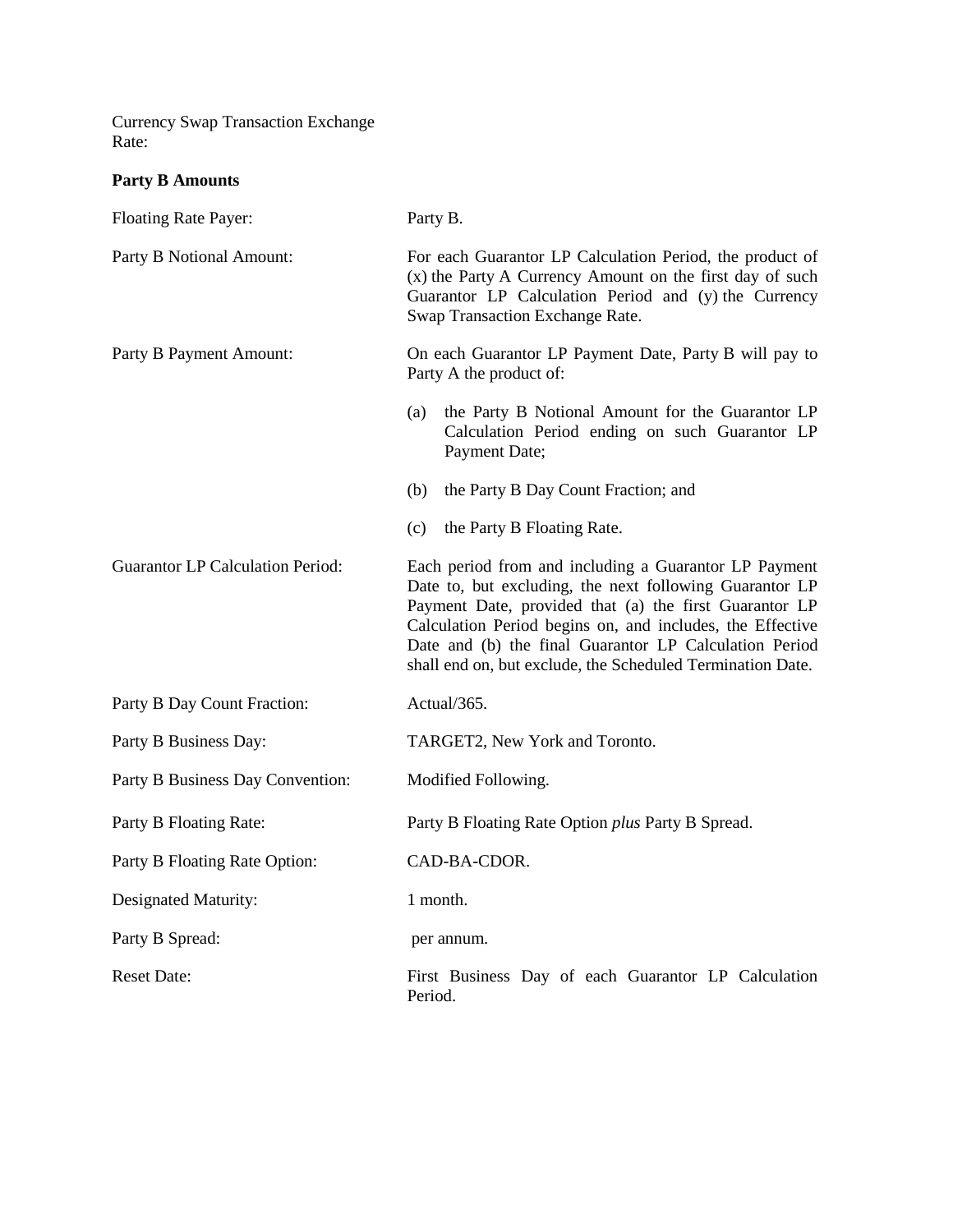# **Party A Amounts**

| Fixed Payer:                      | Party A.                                                                                                                                                                                                                                                                                                                                                                                      |  |
|-----------------------------------|-----------------------------------------------------------------------------------------------------------------------------------------------------------------------------------------------------------------------------------------------------------------------------------------------------------------------------------------------------------------------------------------------|--|
| Party A Currency Amount:          | In respect of each Swap Provider Calculation Period, an<br>amount in Euros equal to the Party A Notional Amount<br>minus the aggregate of each Party A Interim Exchange<br>Amount paid on or prior to the first day of such Swap<br>Provider Calculation Period.                                                                                                                              |  |
| Swap Provider Calculation Period: | Each period from and including a Swap Provider Payment<br>Date to, but excluding, the next following applicable Swap<br>Provider Payment Date, except that (a) the initial Swap<br>Provider Calculation Period will commence on, and<br>include, the Effective Date and (b) the final Swap Provider<br>Calculation Period will end on, but exclude, the Scheduled<br><b>Termination Date.</b> |  |
| Swap Provider Payment Date:       | March 23 of each year commencing March 23, 2023, each<br>day that a portion of the Final Redemption Amount for<br>Series CB68 is payable, and the date falling on or nearest to<br>the 23 <sup>rd</sup> day of each month after the Final Maturity Date for<br>Series CB68, up to and including the Scheduled<br><b>Termination Date.</b>                                                     |  |
| Party A Notional Amount:          | EUR2,000,000,000.                                                                                                                                                                                                                                                                                                                                                                             |  |
| Party A Payment Amount:           | On each Swap Provider Payment Date on or prior to the<br>Final Maturity Date for Series CB68, Party A will pay to<br>Party B the product of:                                                                                                                                                                                                                                                  |  |
|                                   | the Party A Currency Amount for the Swap Provider<br>(a)<br>Calculation Period ending on, but excluding, such<br>Swap Provider Payment Date;                                                                                                                                                                                                                                                  |  |
|                                   | the Party A Fixed Rate Day Count Fraction; and<br>(b)                                                                                                                                                                                                                                                                                                                                         |  |
|                                   | the Party A Fixed Rate.<br>(c)                                                                                                                                                                                                                                                                                                                                                                |  |
|                                   | On each Swap Provider Payment Date after the Final<br>Maturity Date for Series CB68, Party A will pay to Party B<br>the product of:                                                                                                                                                                                                                                                           |  |
|                                   | the Party A Currency Amount for the Swap<br>(a)<br>Provider Calculation Period ending on, but excluding, such<br>Swap Provider Payment Date;                                                                                                                                                                                                                                                  |  |
|                                   | the Party A Floating Rate Day Count Fraction; and<br>(b)                                                                                                                                                                                                                                                                                                                                      |  |
|                                   | the Party A Floating Rate.<br>(c)                                                                                                                                                                                                                                                                                                                                                             |  |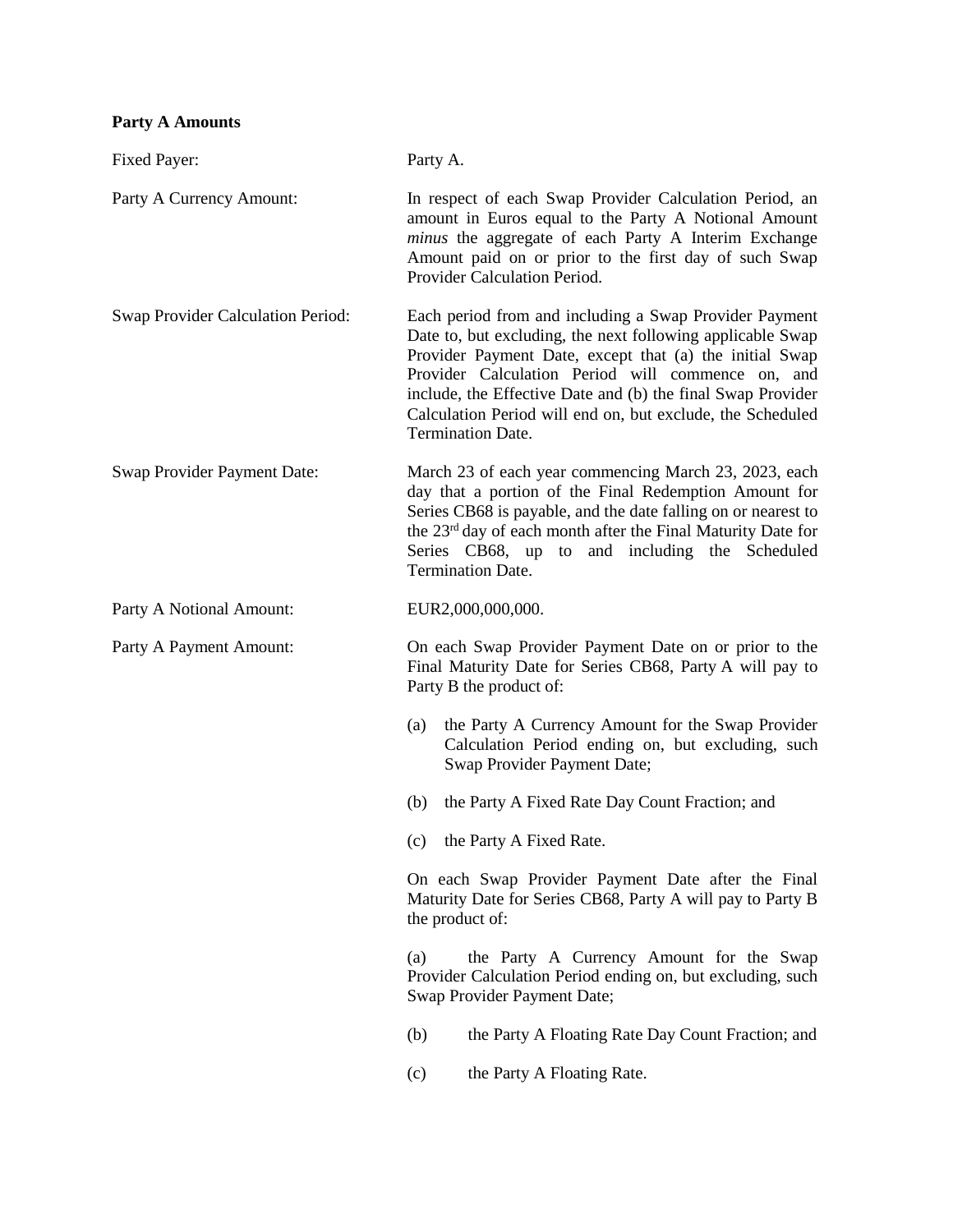Party A Fixed Rate Day Count Fraction: Actual/Actual (ICMA).

| Party A Fixed Rate:                          | % per annum.                                                                                                                                                                                                                                                                                                                                                                                                                                                                                                                                                     |
|----------------------------------------------|------------------------------------------------------------------------------------------------------------------------------------------------------------------------------------------------------------------------------------------------------------------------------------------------------------------------------------------------------------------------------------------------------------------------------------------------------------------------------------------------------------------------------------------------------------------|
| Party A Floating Rate:                       | Party A Floating Rate Option plus Party A Spread.                                                                                                                                                                                                                                                                                                                                                                                                                                                                                                                |
| Party A Floating Rate Option:                | EUR-EURIBOR-Reuters.                                                                                                                                                                                                                                                                                                                                                                                                                                                                                                                                             |
| Designated Maturity:                         | 1 month.                                                                                                                                                                                                                                                                                                                                                                                                                                                                                                                                                         |
| Party A Spread:                              | % per annum.                                                                                                                                                                                                                                                                                                                                                                                                                                                                                                                                                     |
| <b>Reset Date:</b>                           | First Business Day of each Swap Provider Calculation<br>Period.                                                                                                                                                                                                                                                                                                                                                                                                                                                                                                  |
| Party A Floating Rate Day Count<br>Fraction: | Actual/360.                                                                                                                                                                                                                                                                                                                                                                                                                                                                                                                                                      |
| Party A Business Days:                       | TARGET2, Toronto and New York.                                                                                                                                                                                                                                                                                                                                                                                                                                                                                                                                   |
| Party A Business Day Convention:             | On or prior to the Final Maturity Date, Following, provided<br>that no adjustment will be made to the end date in respect<br>of a Swap Provider Calculation Period even if such end<br>date occurs on a day that is not a Business Day, and after<br>the Final Maturity Date, Modified Following.                                                                                                                                                                                                                                                                |
| <b>Interim Exchanges</b>                     |                                                                                                                                                                                                                                                                                                                                                                                                                                                                                                                                                                  |
| Interim Exchange Date:                       | If Party B notifies Party A that the payment of any or all of<br>the Final Redemption Amount for Series CB68 shall be<br>deferred until the Extended Due for Payment Date pursuant<br>to Condition 6.1 as may be modified by the Final Terms for<br>Series CB68, then each Interest Payment Date for Series<br>CB68 falling after the Final Maturity Date up to (and<br>including) the relevant Extended Due for Payment Date for<br>which Party B has provided at least three Business Days'<br>prior notice of the related Party B Interim Exchange<br>Amount. |
| Party A Interim Exchange Amount:             | With respect to an Interim Exchange Date, the amount in<br>Euros notified by Party B to Party A as being the portion of<br>the Final Redemption Amount for Series CB68 that Party B<br>shall pay pursuant to Condition 6.1 as may be modified by<br>the Final Terms for Series CB68.                                                                                                                                                                                                                                                                             |
| Party B Interim Exchange Amount:             | With respect to an Interim Exchange Date, the Party A<br>Interim Exchange Amount for such Interim Exchange Date<br>converted into Canadian Dollars at the Currency Swap                                                                                                                                                                                                                                                                                                                                                                                          |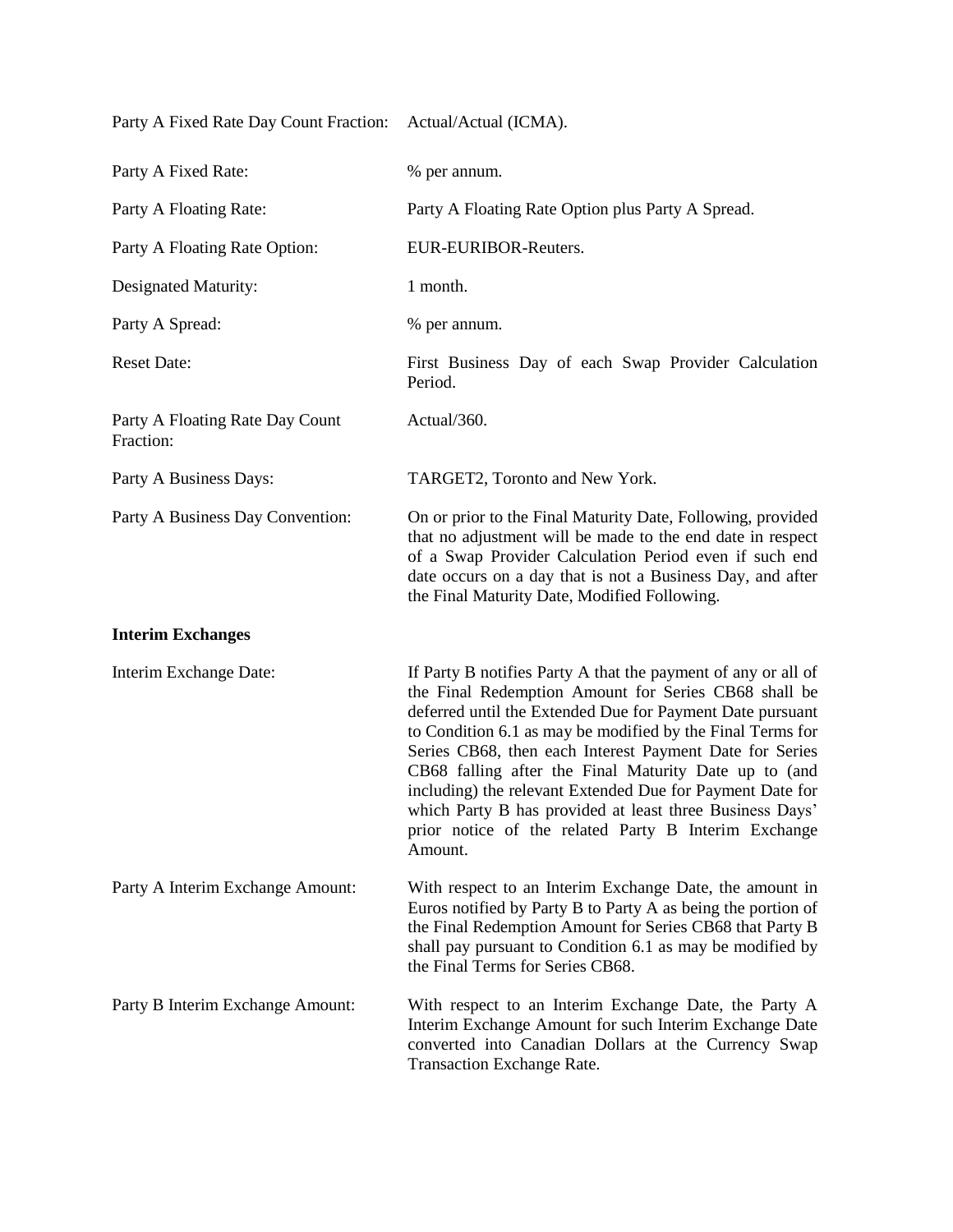#### **Final Exchanges**

| Final Exchange Date:           | If Party B is required to pay a Final Redemption Amount<br>for Series CB68 on any day pursuant to Condition 7.2 as<br>may be modified by the Final Terms of Series CB68 and<br>provides at least three Business Days' prior notice thereof<br>to Party A, then the day so specified in such notice.                                                                                                                              |
|--------------------------------|----------------------------------------------------------------------------------------------------------------------------------------------------------------------------------------------------------------------------------------------------------------------------------------------------------------------------------------------------------------------------------------------------------------------------------|
| Party A Final Exchange Amount: | The amount in Euros notified by Party B to Party A as<br>being the Final Redemption Amount for Series CB68 plus<br>accrued but unpaid interest and any other amount due<br>under Series CB68 (other than additional amounts payable<br>under Condition 8 as may be modified by the Final Terms<br>for Series CB68) that Party B shall pay pursuant to<br>Condition 7.2 as may be modified by the Final Terms for<br>Series CB68. |
| Party B Final Exchange Amount: | The Party A Final Exchange Amount converted into<br>Canadian Dollars at the Currency Swap Transaction<br>Exchange Rate.                                                                                                                                                                                                                                                                                                          |
| <b>Other Provisions</b>        |                                                                                                                                                                                                                                                                                                                                                                                                                                  |
| <b>Calculation Agent:</b>      | Party A.                                                                                                                                                                                                                                                                                                                                                                                                                         |
| <b>Account Details</b>         |                                                                                                                                                                                                                                                                                                                                                                                                                                  |

Account for payments to Party A in CAD:

or such other account as Party A may direct from time to time.

Account for payments to Party B in Euros:

Such account as Party B may direct from time to time.

## **Contact Details for notices**

Party A Royal Bank of Canada 155 Wellington Street West, 14th Floor Toronto, Ontario Canada M5V 3K7

> Attention: Managing Director, Capital & Term Funding, Corporate Treasury

Facsimile No.: (416) 974-1368.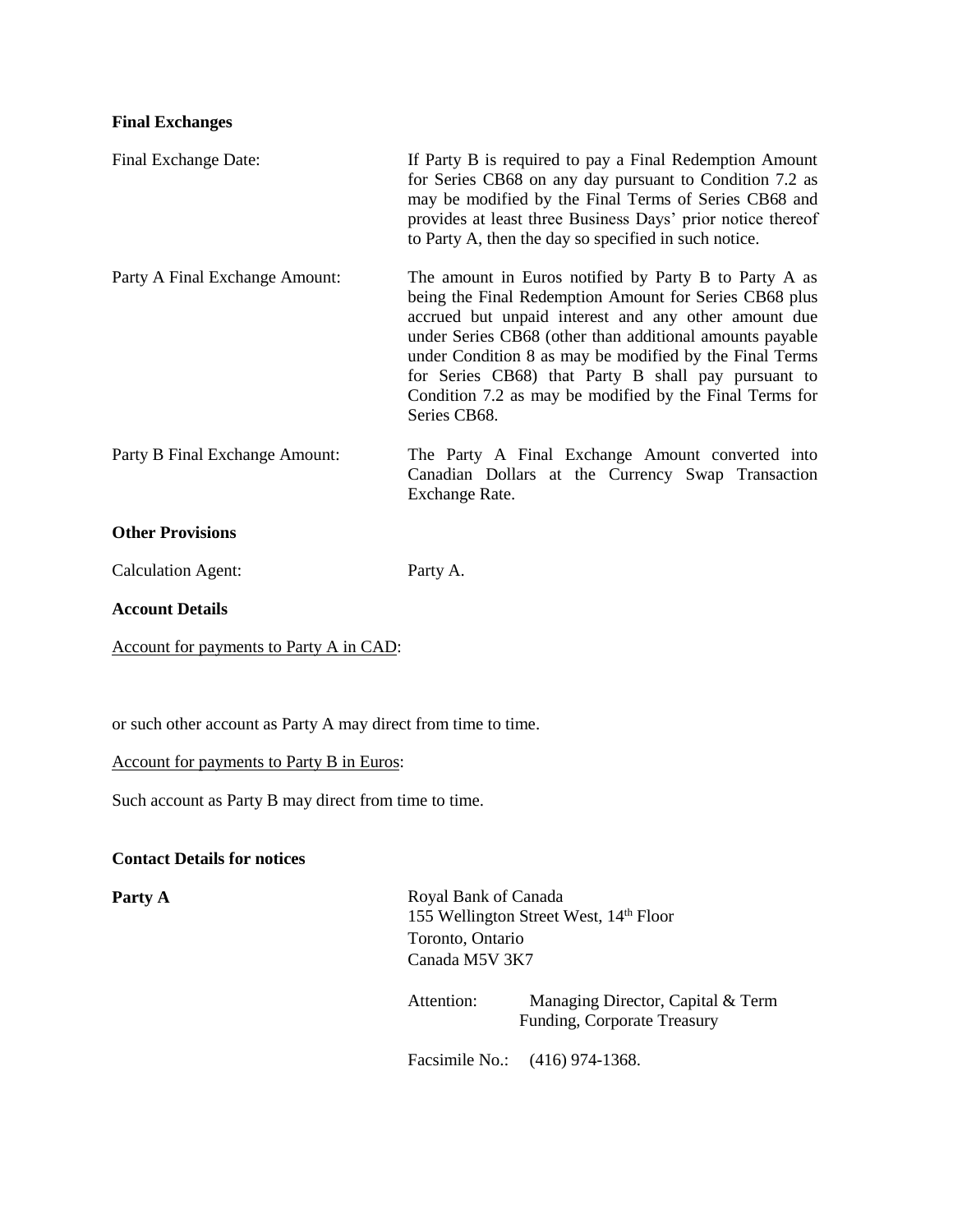Party B<br>RBC Covered Bond Guarantor Limited Partnership c/o RBC Covered Bond GP Inc. 155 Wellington Street West, 14<sup>th</sup> Floor Toronto, Ontario Canada M5V 3K7

Attention: President

Facsimile No: (416) 974-1368.

[Remainder of page intentionally left blank]